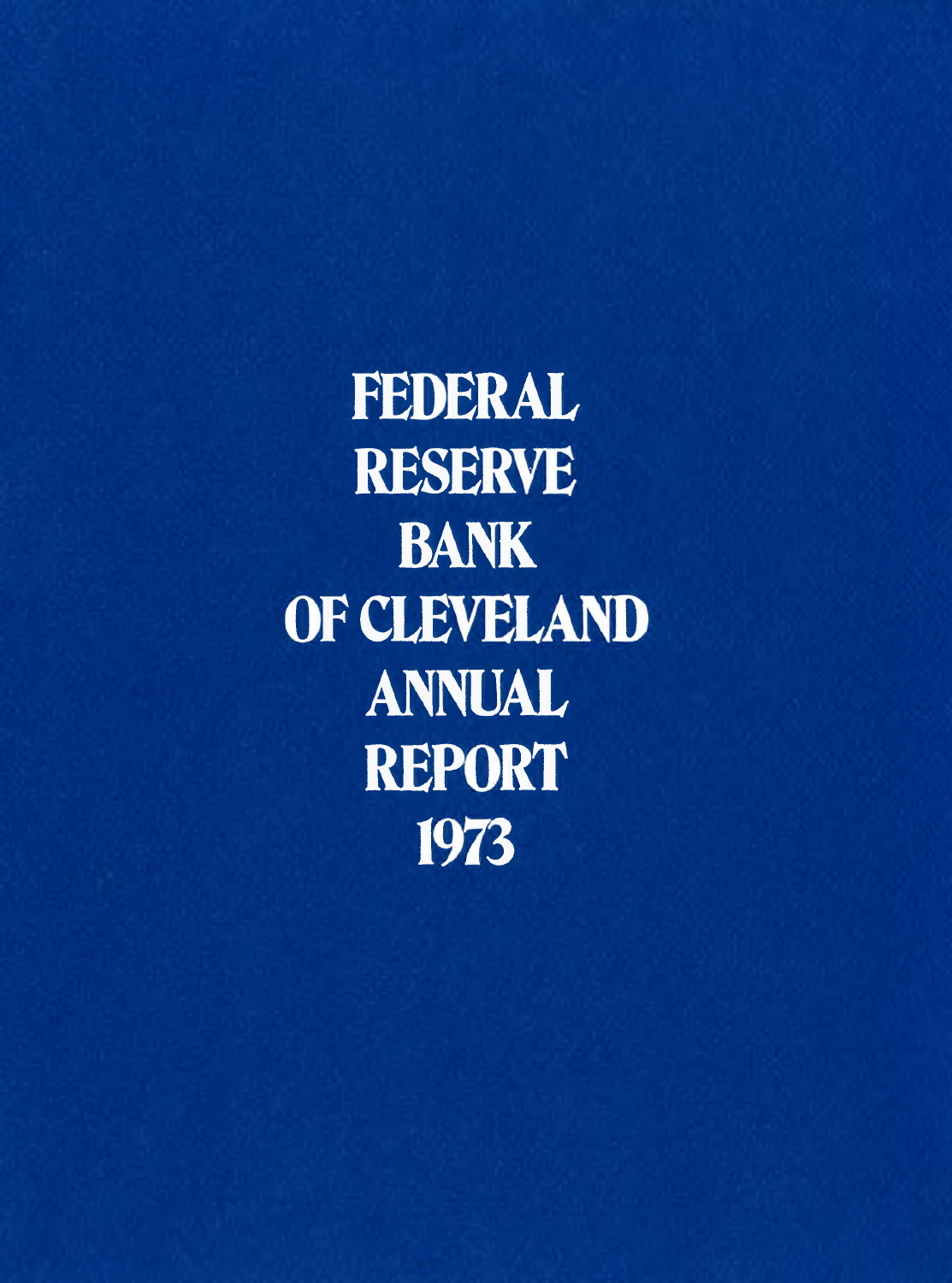#### *To the Banks in the Fourth Federal Reserve District:*

*We are pleased to present the* 1973 *Annual Report of the Federal Reserve Bank of Cleveland. The Federal Reserve System and this Bank were confronted with numerous economic and operating challenges last year.*

*The nation's output expanded throughout* 1973, *but the rate of expansion fell from an unsustainably rapid pace early in the year to a slow rate at year-end. Spending for housing and consumer durables weakened as the year progressed, shortages of materials emerged, productive capacity was strained, and inflationary pressures intensified. Energy shortages at year-end further aggravated the price situation and reinforced the slowing in activity that was already underway. In the international area, dollar devaluation, a turnaround in the balance of payments, oil price increases, and the oil embargo were the major economic events in* 1973. *The balance of payments responded favorably to a combination of forces. Poor harvests and a worldwide business boom, together with dollar devaluations, caused a surge in U* S. *exports, resulting in a* \$1.7 *billion trade surplus, compared with a deficit of* \$6.4 *billion the previous year .:*

*The central economic problem in 1973-domestic and worldwide-was inflation, which proved to be extremely difficult to curb. Excess demand in some sectors of the economy, domestic and international shortages of food, fuel, and other commodities, and the controls program itself, all contributed to the worst year of inflation since the Korean War.*

*Unsustainable growth in real activity and increasing inflationary pressures required the Federal Reserve to tighten monetary policy in* 1973. *The System used all of its policy tools: the discount rate was raised seven times between December* 1972 *and August* 1973; *reserve requirements were increased once on demand deposits and twice on large certificates of deposit; and open market operations provided reserves at a slower rate than in* 1972. *These efforts slowed the growth of monetary aggregates and, combined with intense demands for credit, resulted in some of the highest short-term interest rates on record. Money stock (M]) grew* 5.7 *percent in* 1973 *after rising* 8.7 *percent in* 1972. *Interest rates on large certificates of deposit and Federal funds, which were near the* 5 1/2 *percent level as the year began, rose above 10* 1/2 *percent by late summer, and Treasury bill yields reached* 9 *percent.*

*These unusually high short-term rates prompted many investors to switch funds from deposits at thrift institutions to marketable securities, especially Treasury issues. The reduced flow of deposits into the thrift institutions forced them to curtail their mortgage lending during the second half of the year. This temporary disintermediation directly touched the Cleveland Bank. In late August, when short-term rates were at their peak, a Treasury auction of two-year notes drew bids totaling* \$55 *million from investors in the Cleveland area. Attracted by an* 83/8 *percent coupon yield, investors jammed the Bank lobby to submit tenders for the notes.*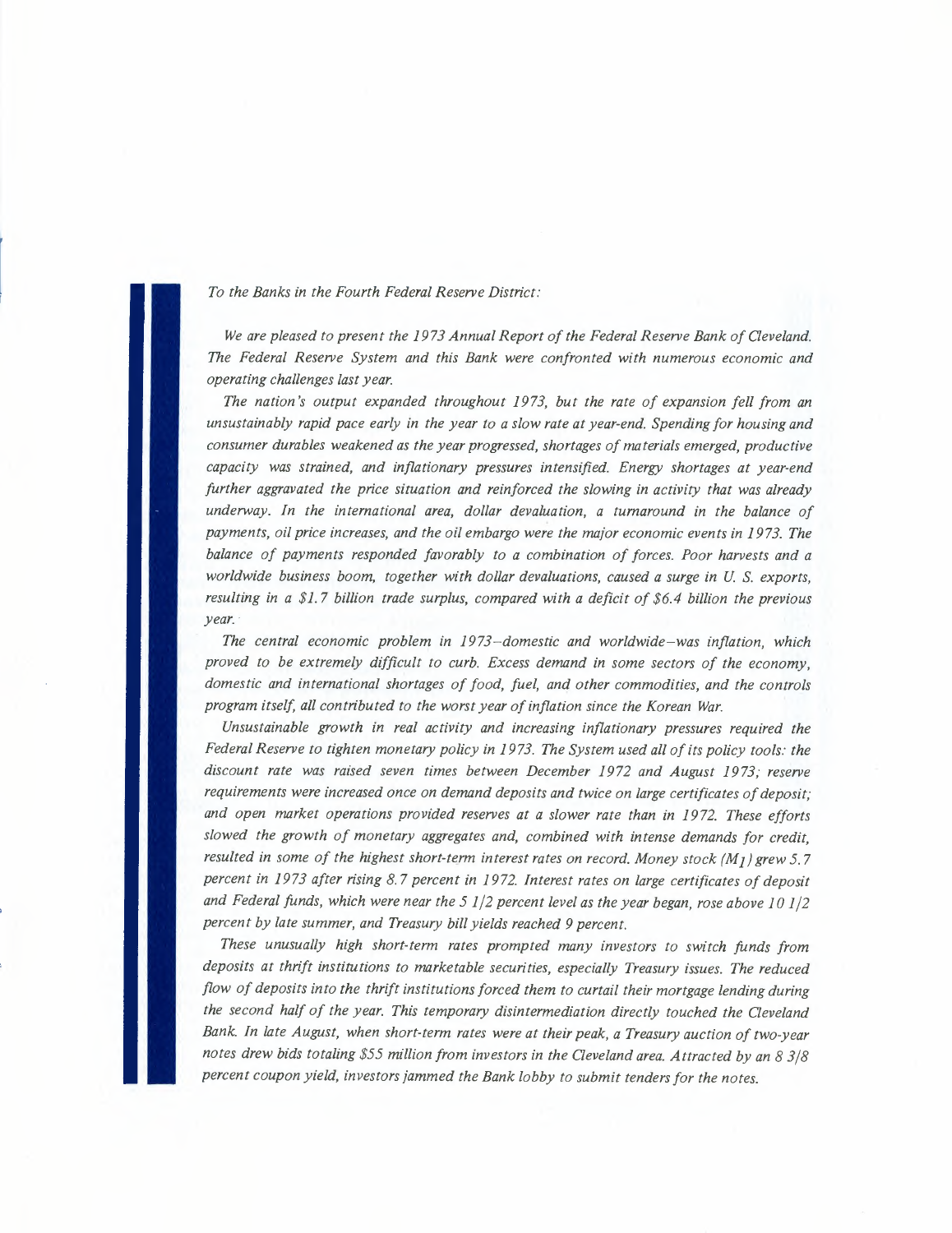*Slower growth of real economic activity and monetary policy actions allowed interest rates to decline somewhat in the latter part of the year. Despite the moderation in economic activity, inflation remains a serious problem. The Federal Reserve continues to face the difficult challenge of choosing a policy designed to minimize the decline in real economic activity, without aggravating the already intense inflationary situation.*

*The year* 1973 *was also important and challenging in the operations of the Bank. It was the 50th year of operation in the Cleveland Bank's historic building, an occasion marked on August 26 by an Open House for employees, their families, and friends. A major operating objective of the Bank was accomplished this year with implementation of all four of the District's Regional Check Processing Centers. The Columbus office had begun accepting checks in December* 1972. *The Pittsburgh Branch and Cleveland head office RCPCs were put into operation in January 1973. The fourth RCPC began clearing checks at the Cincinnati Branch early in April. These new facilities represent one part of the Bank's continuing efforts to modernize the nation's payments mechanism. Another was the discussion with bankers in the District about an experimental point-of-scale payments network. These and other innovations move us toward the goal of a national electronic money transfer system.*

*Finally, we want to extend our warmest thanks to the many people-directors, officers, and staff of this Bank-who have contributed their time and effort so generously in* 1973 *as part of the Bank's efforts to respond to the many challenges confronting us. We ask for their continued help in meeting the complex tasks that are ahead.*

 $\rtimes$ fornee a. Shepma

**CHAIRMAN OF THE BOARD**

PRESIDENT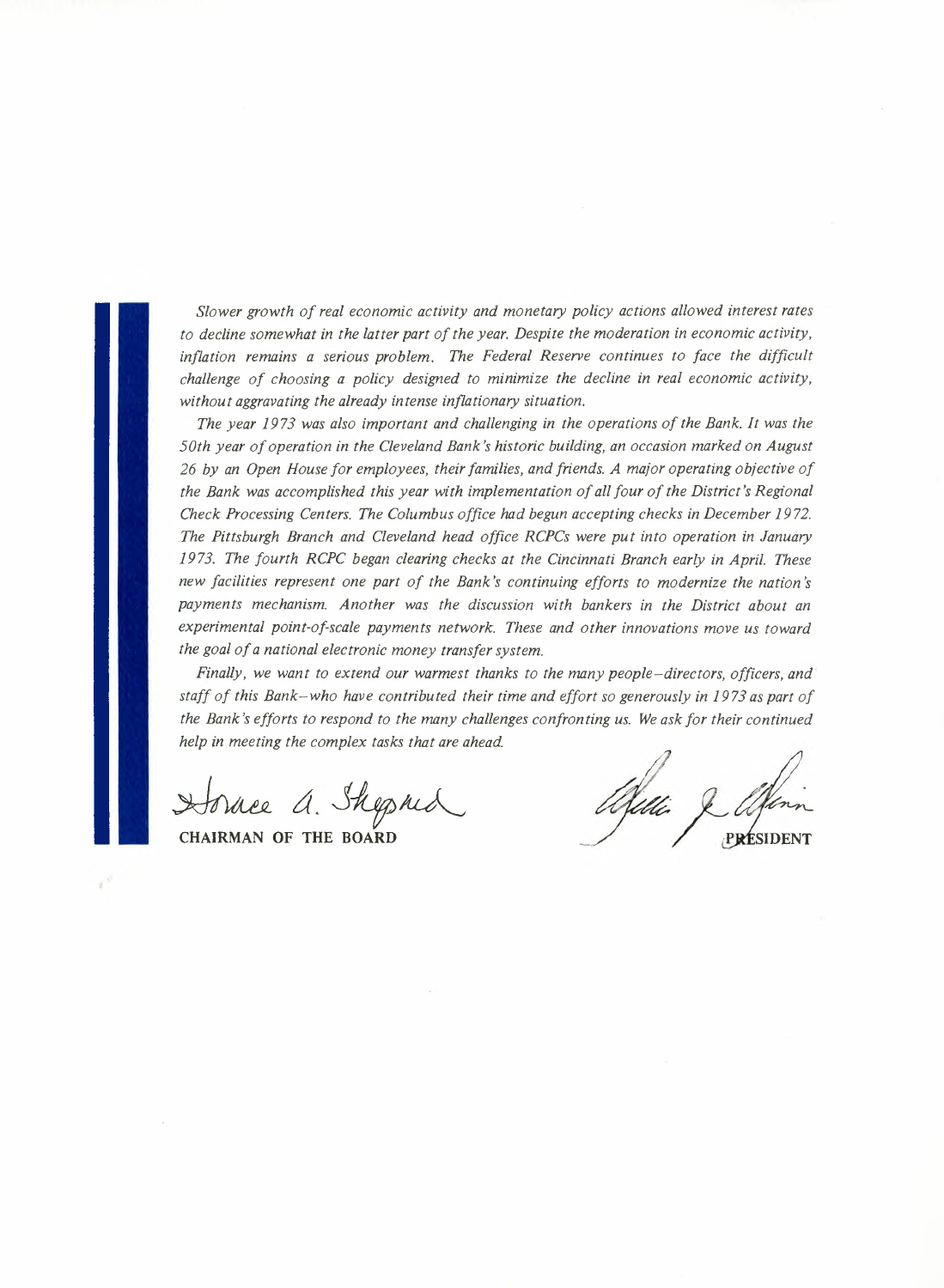# **THE FEDERAL RESERVE BANK OF CLEVELAND: Economic Role and Responsibilities**

The Federal Reserve Bank of Cleveland is one of twelve regional banks in the Federal Reserve System. This Bank, the Branches in Cincinnati and Pittsburgh, and a Regional Check Processing Office in Columbus serve the Fourth Federal Reserve District, which includes the State of Ohio, eastern Kentucky, western Pennsylvania, and northern West Virginia. Numerous services are provided for banks and others, Including collecting checks, providing currency and coin, and acting as fiscal agent for the U. S. Treasury. A major portion of Bank personnel is devoted to these operating activities at the four locations. In addition, a sizable number of employees are engaged in providing support services at the various facilities.

.,

This Bank also shares in the Federal Reserve System's responsibilities for monetary policy. All Reserve Bank presidents regularly attend Federal Open Market Committee meetings with the seven members of the Board of Governors. The President of the Federal Reserve Bank of Cleveland is a voting member of the FOMC every other year-alternating with the President of the Federal Reserve Bank of Chicago. The Board of Directors of the Cleveland Bank is required to establish the Bank's discount rate every two weeks, subject to approval of the Board of Governors. Finally, the Bank, through its Examination and Supervision function, examines state member banks, administers Board regulations applicable to all member banks, and acts as the regulatory supervisor with respect to bank holding companies in the District.

Each officer and employee makes an important contribution to the achievement of the Bank's objectives, and the activities of each department would make an interesting story. Last year's *Annual Report* focused on the evolutionary developments underway in the payments mechanism and the role of Regional Check Processing Centers in the District. This year's *Annual Report* describes another facet of the Bank's many activities: Research. This section outlines the role that the professional economists and support staff have in meeting both Bank and System responsibilities. The second part is a report on a research study of manufacturing firm-commercial bank relationships in Ohio. The study is one example of the Department's efforts to improve understanding of banking practices and of the structure of banking markets in the Fourth District.

Broadly stated, Research's general purpose is to gather information and conduct analysis and research in connection with economic issues and problems related to the Bank's role in monetary policy and its regulatory and operating responsibilities. The Research staff, which is directed by a Vice President and an Assistant Vice President, includes a number of economists, a statistician, and other support personnel, including economic analysts, research assistants, secretaries, stenographers, library personnel, and publication specialists.

Resources available to Research are utilized in five areas to fulfill the Department's complex assignments.

### 1. Monetary Policy Support

Research maintains a flow of information, analysis, and advisory opinions to the Bank's President in connection with his monetary policy responsibilities and to the Board of Directors in support of discount rate activities. Research also provides a flow of information to Branch Boards of Directors. Staff economists have a number of economic and financial research projects underway in the monetary policy support area. For example, studies of the costs of inflation and unemployment and the regional impact of monetary policy are in process.

### 2. Banking Studies

The Department provides information and analysis and undertakes research in connection with economic aspects of the Bank's regulatory and operating responsibilities. In view of the Bank's and System's broad areas of concern in these matters, banking studies include financial and operational activities of the Federal Reserve System, commercial banks, and nonbank financial institutions. Several projects are in progress in this area, including studies of Federal Reserve Bank operations, commercial bank asset and liability management, and bank holding company activities.

### 3. Bank Structure Support

Research shares in the responsibility for analyzing bank merger and bank holding company activities with the Bank Examination and Supervision Department. The Department has specific responsibility for information, analysis, and advisory opinions in areas of competition and public benefits in connection with each application for a bank merger or a holding company acquisition.

## 4. Public Information

The Department shares some results of its monetary policy support and banking studies with the public as part of the System's public information responsibility. Three Bank publications *Economic Commentary, Economic Review,* and *Annual Report-and* speeches and lectures by staff personnel are used to accomplish this objective.

# 5. Library

The Research Department maintains a sizable business and financial library for the benefit of directors, officers, and staff of the Bank and the public. Special emphasis is placed on books, journals, Government documents, periodicals, and other material related to the monetary policy, regulatory, and operating responsibilities of the Bank.

\* \* \*

The following section of this *Annual Report* summarizes findings of a study of manufacturing firm-bank relationships in Ohio. The study is an example of the type of projects undertaken in Banking Studies.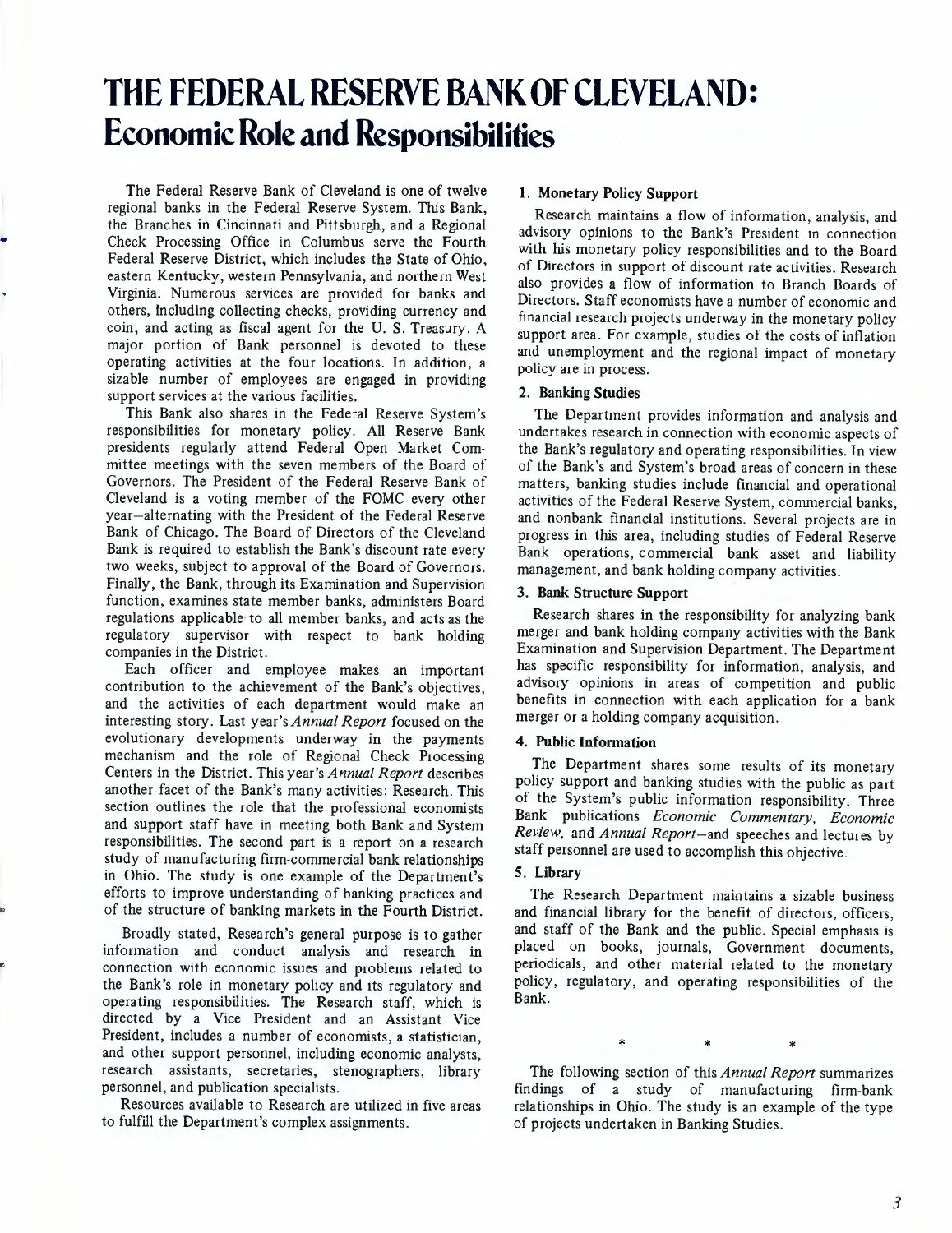# **RESEARCH REPORT: A Proiile oi Manuiacturing Firm-Bank Relationships**

# **INTRODUCfION**

**In** 1969, the Research Department conducted a study of the banking associations of a large number of manufacturing firms in Ohio. This study was designed to assist the Bank in its regulatory responsibilities with regard to bank mergers and holding company acquisitions. Manufacturing firms represent a significant proportion of the demand for banking services; therefore, this study provided valuable information on banking activities and markets. Significant changes have occurred in the economy, particularly in the financial sector, in the 1969-1973 period. Therefore, a survey was made last year to determine what changes, if any, had occurred in the way manufacturers in Ohio viewed their banking associations and what the implications are for banking markets.

The study's findings are likely to be interesting to a broad audience. Some bankers may find the conclusions support basic premises about business-bank relationships. Others might find some surprises in the results. Corporate financial officers may also be interested in the profile that emerged from this inquiry. Others involved in banking research may find the study to be a base for further analysis.

The results of both the 1969 and 1973 studies indicate that relationships between manufacturing firms and banks in Ohio are unique, local, and stable. Most firms maintain associations with one or a limited number of banks. They tend to expand bank affiliations, but seldom terminate an existing bank relationship. Also, most manufacturing firms, regardless of size, have strong ties to local or regional banking markets. Banks in Ohio vary from \$500,000 to over \$2 billion in total deposits and appear sufficiently diverse in size to permit most firms to choose local or regional banks for some or all of their services. The major reason for long-term local associations appears to be a concern with credit availability. There was almost no evidence that firms chose or would change banks on the basis of cost of services, or that bank-firm relationships were altered by interest rate fluctuations in national credit markets.

## **THE SAMPLE AND SURVEY QUESTIONNAIRE**

The study focused on relationships of Ohio banks to the full spectrum of corporate customers. Approximately 500 manufacturing firms in Ohio responded with information that was used to analyze banking relationships in both 1969 and 1973. Firms in the sample were selected as a cross section of manufacturers in the State in terms of asset size and type of activity (see Table). Most of the respondents have less than \$100 million in assets, which is representative

of manufacturing in Ohio. Less than one percent of the total number of manufacturers in the State have assets in excess of this amount. The surveys included some subsidiaries or divisions of large corporations, and these firms were asked to indicate the extent to which they chose banking relationships. Finally, since firms less than four years old are not represented in the study, only a small percentage of the respondents have been in existence less than 10 years.

Questions were asked regarding number and type of bank or banks used, reasons for selection, location, services selected, and lending rates. The survey also probed for factors contributing to changes in firm- bank associations. **In** order to provide as much uniformity as possible in the responses, banks were described in the survey instructions as principal, alternate, or depository banks. Definitions of these terms are shown on the next page.

### **CURRENT PROFILE OF FIRM-BANK ASSOCIATION**

### **Firms and Their Banks**

Results of the 1969 study indicated that a manufacturing firm's relationship with its principal banks was unique, local, and stable. Uniqueness was demonstrated by the fact that an overwhelming majority of firms dealt with a single *principal* bank. Almost two-thirds of the firms sampled dealt with only *one* bank regardless of whether it was a principal, alternate or depository. The local character of relationships was highlighted by the predominant number of firms that preferred banks located in the same county as the firm. Long-term stability was evidenced by the fact that nearly 90 percent of the firms were associated with their principal bank over the firm's life span.

The 1973 study provided an opportunity to determine if the uniqueness, local orientation, and stability had persisted over the intervening period. Although there is evidence of some changes, they were not dramatic. Unique relationships appear to have declined slightly as fewer firms reported dealing with only a single principal bank. The number of firms using two or more principal banks increased in the four-year period, but the proportion of firms using alternate banks remained the same as in 1969. A large proportion of firms still obtain most banking services locally. However, some small reduction occurred in the stability of relationships as fewer firms were associated with principal banks over a company's life span.

Particular attention was paid to firms that changed principal banking associations. A number of firms added or dropped one of their principal banks, but did not alter all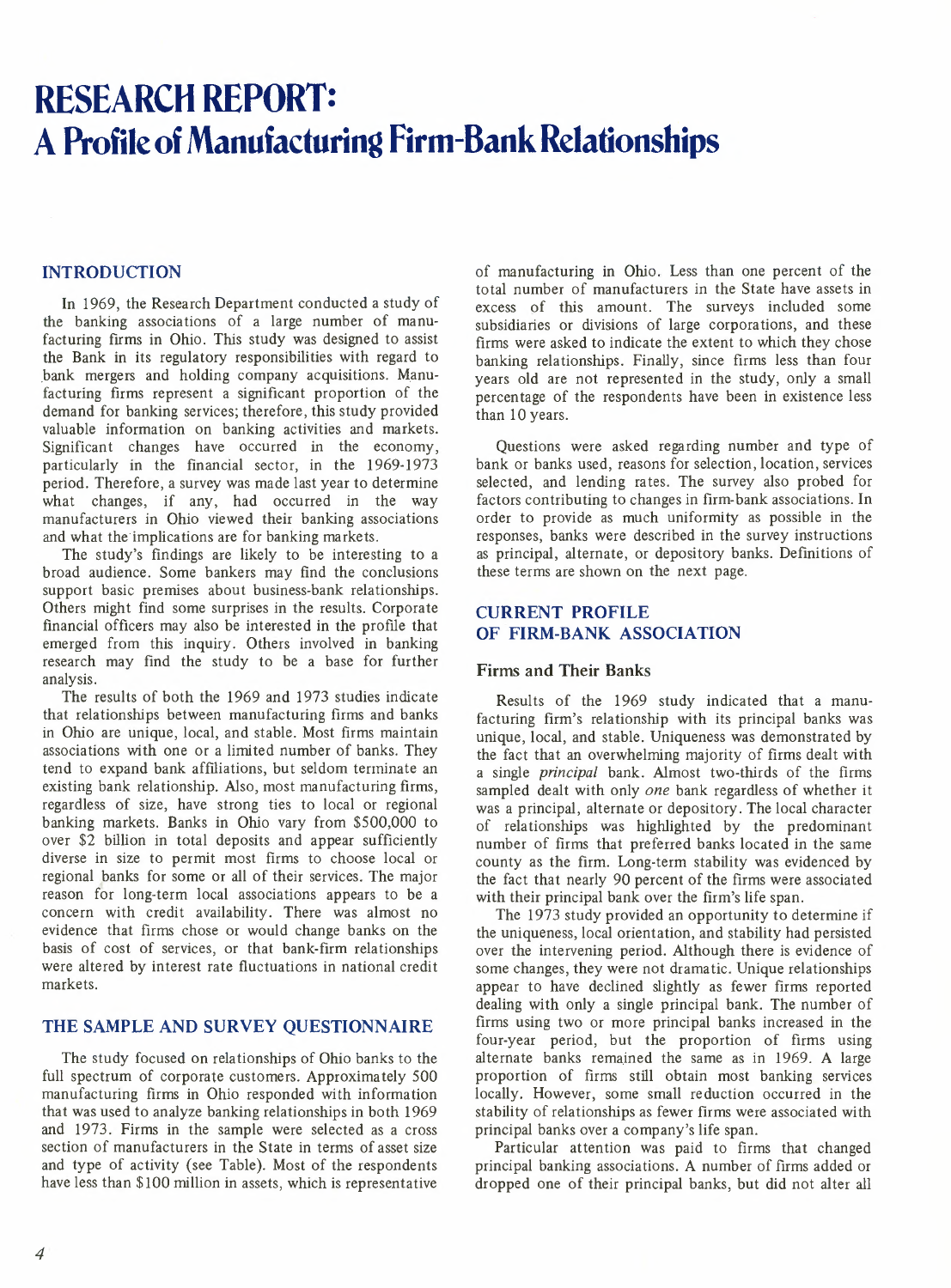|                                  |     | Under<br>\$25,000 |    | $$25,000-$<br>\$100,000 |     | \$100,000-<br>\$500,000 |    | \$500,000-<br>\$1 million          |     |     | \$1 million-<br>\$5 million |                | \$5 million-<br>\$25 million |    |    | \$25 million-<br>\$100 million                    |     | million | Over $$100$ |     | Total<br>Responses |
|----------------------------------|-----|-------------------|----|-------------------------|-----|-------------------------|----|------------------------------------|-----|-----|-----------------------------|----------------|------------------------------|----|----|---------------------------------------------------|-----|---------|-------------|-----|--------------------|
| Number of<br>firms               |     | 19                |    | 94                      |     | 193                     |    |                                    | 56  |     | 81                          |                | 20                           |    |    | 11                                                |     | 14      |             |     | 488                |
| Percent<br>of Total              |     | 3.9               |    | 19.3                    |     | 39.5                    |    | 11.5                               |     |     | 16.6                        |                | 4.1                          |    |    | 2.3                                               |     | 2.9     |             |     | 100%               |
|                                  |     |                   |    |                         |     |                         |    | Standard Industrial Classification |     |     |                             |                |                              |    |    |                                                   |     |         |             |     |                    |
| Number of<br>firms               | 20  | 21                | 22 | 23                      | 24  | 25                      | 26 | 27                                 | 28  | 29  | 30                          | 31             | 32                           | 33 | 34 | 35                                                | 36  | 37      | 38          | 39  | Total              |
| Percent<br>of Sample             | 44  |                   | 3  | 6                       | 13  | 14                      | 13 | 61                                 | 23  | 7   | 12                          | 3 <sup>1</sup> | 24                           | 30 | 81 | 98                                                | 20  | 9       | 6           | 20  | 488                |
| Total                            | 9.0 | 0.2               |    | $0.6 \quad 1.2$         | 2.7 | 2.9                     |    | 2.7 12.5                           | 4.7 | 1.4 |                             |                | $2.5\quad 0.6\quad 4.9$      |    |    | 6.1 16.6 20.1                                     | 4.1 | 1.8     | 1.2         | 4.1 | 100%               |
| $20 -$ Food and kindred products |     |                   |    |                         |     |                         |    |                                    |     |     |                             |                |                              |    |    | $30 -$ Rubber and miscellaneous plastics products |     |         |             |     |                    |

Asset Classes

- 21 Tobacco manufacturers
- 22 Textile mill products
- 23 Apparel and other finished products made from fabrics
- 24 Lumber and wood products, except furniture
- $25 -$  Furniture and fixtures
- 26 Paper and allied products
- 27 Printing, publishing and allied industries
- 28 Chemicals and allied products
- 29 Petroleum refining and related industries
- 31 Leather and leather products
- 32 Stone, clay and glass and concrete products
- 33 Primary metal industries
- 34 Fabricated metal products, except machinery & transportation
- 35 Machinery, except electrical
- 36 Electrical and electronic machinery, equipment & supplies
- 37 Transportation equipment
- 38 Measuring, analyzing and controlling instruments
- 39 Miscellaneous manufacturing industries

banking relationships. The majority of these manufacturers added a bank in their respective counties, providing further evidence of the strength of local ties. One firm added, while another firm dropped, a bank located in a large money center. Almost all firms that changed principal banks switched to another bank in the same county.

Firms that do not have a principal bank located in the same county are still oriented to the region. Survey results indicated almost all of these firms banked in a contiguous county, often in the same metropolitan area. Only 13 firms in the 1973 sample listed out-of-state banks among their principal banks, and only two did not have a local or regional principal bank as well. Nine firms gave out-of-state banks as alternates in the 1973 survey, which represents a small decline from the earlier study. These firms were in the three largest asset classes.

A comparison of the number and size of banks used by firms of different sizes produced some surprising results. One-half of the largest non-subsidiary firms used only one principal bank, which was located in the same county as the firm. One-half of this group stated that they were associated with only one alternate bank, and the remaining

# TYPES OF BANKS AS DEFINED FOR SURVEY OF MANUFACTURERS

A *principal bank* is defined as a bank-domestic or foreign-that performs a wide range of banking services for your firm, particularly with respect to checking accounts and the initiation of bank credit arrangements.

An *alternate bank* is one that provides a few banking services, but not a wide range of services, for your firm.

A *depository bank* is one that serves solely for the deposit and transfer of funds and does not provide other banking services.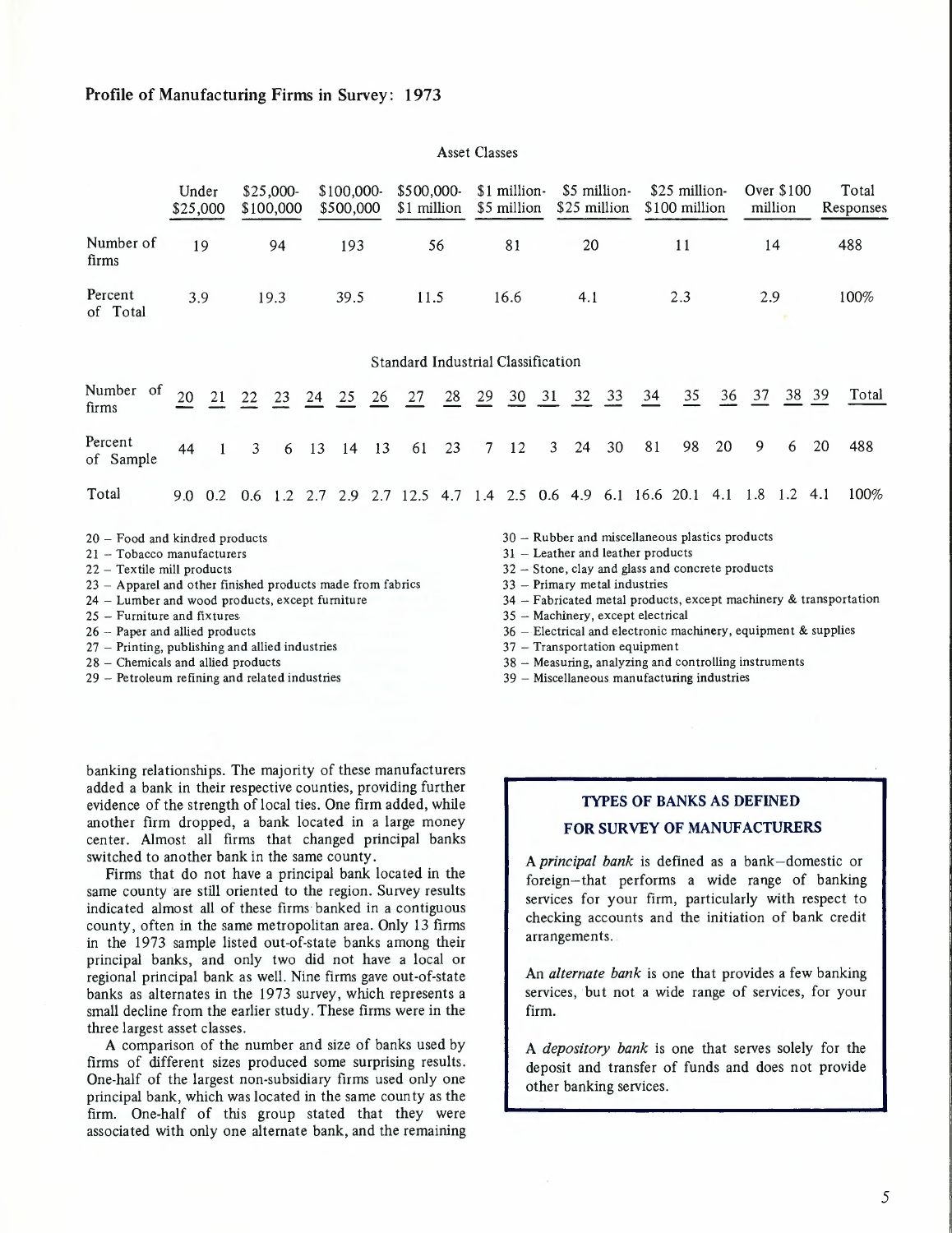firms used none. Additionally, several large firms dealt with a principal and an alternate bank in the \$10 to \$25 million deposit range. This is somewhat surprising. Conventional wisdom implies that small firms can be associated with all size banks, but that large firms must use large banks. Banks may be able to provide credit accommodations far in excess of their legal lending limit through participations or correspondent relationships.

It is evident that some changes have occurred in firm-bank relationships over time. The associations are somewhat less unique and stable than the initial study suggested, but manufacturing firms remain strongly oriented to banks in their local region. Banks are interested in fostering growth of manufacturing and employment within their banking market, and firms seem increasingly willing to rely on this mutual advantage.

### Banking Services

The 1973 survey indicated that there was a noticeable increase in the variety of banking services used by firms of all asset classes. A substantial gain occurred in the number of firms that obtained term loans from their principal banks. Other services that showed increased usage were pension and profit sharing fund management and lock box services. The 1973 survey also showed that international banking skills were demanded by a number of firms in all asset classes, not just large firms. Principal banks are also providing computer services and wire transfers for several firms in all but the smallest size class. Responses indicated that cash management systems, a service first listed in the 1973 questionnaire, can be marketed to firms having less than \$100,000 in assets as well as to larger firms.

Alternate banks are used for a few services, and the questionnaire attempted to determine reasons for such selections. A number of firms used alternates for specialized services, e.g., computer services and international banking, because such services were not available at principal banks. Some firms chose alternates because of cost of services or interest return on funds, but the number was small. An overwhelming number of respondents attributed the choice of an alternate to one of two reasons: diversification of services or convenience of location. In fact, convenience seemed to be a more important factor in the recent survey than in the 1969 study. While this could suggest that firms place a higher value on convenience than previously, the more likely inference is that more services are available at convenient locations considering the demand for a greater variety of services and the local orientation of firms.

### "Prime" Borrowing Rate

The 1969 questionnaire asked firms to indicate whether their most recent borrowing had been "at, above or below" the prime rate. It was assumed that all firms would interpret *prime rate* as the national publicized bank rate charged the most credit-worthy large customers. However, over 70 percent indicated they had borrowed at or below prime. The magnitude of the response was puzzling in view of the size distribution of the firms in the survey. This raised an obvious question: When firms use the term "prime rate," are they referring to national prime, a regional prime, ·or the bank's prime for their risk class? The prime rate question was expanded in the 1973 survey in an attempt to provide an answer to this question. In addition to indicating whether firms paid below, at, or above prime, they were asked to state the rate paid and date of their last short-term borrowing. These answers were then compared to the national prime rate that prevailed at the time of their respective borrowings. (The two tier or "dual prime rate" was used in the analysis, if the borrowing occurred after April 16, 1973.) This comparison permitted a verification of whether or not firms were referring to the national prime rate when they responded to the question.

Forty-six percent of the firms supplying borrowing information demonstrated they were referring to the national prime rate. About one-fourth of these firms borrowed "below" the national prime rate. An equal number borrowed "at" national prime. Firms of all sizes were in the "below" and "at" prime groups.

Fifty-four percent of the firms that supplied borrowing information were not referring to the national prime rate. Firms in the group that indicated they borrowed "at" the prime rate were the ones most frequently referring to some other prime when they answered the question. There was some tendency for firms with less than \$1 million in assets to be in this "at" prime group. This might be expected since small firms would be more apt to borrow most of their funds locally and may have been referring to a regional or bank prime in their responses. Also, large firms may obtain part of their short-term funds through the commercial paper market, so they are focusing on national conditions. The group that reported they borrowed "above prime" specified a rate that was equal to or less than the national prime. Therefore, the *prime* they were referring to must have been below the national prime.

Evidence from the 1973 survey lends support to the view that there are regional markets for corporate banking services. The fact that such a large percentage of firms think in terms of either a regional or bank prime for their risk class indicates that corporate borrowing for many firms (particularly firms less than \$25 million in assets) is not carried out in a national market. It may be that regional rates are less volatile than the national rate; therefore, the positions of the firms relative to the national prime rate will vary over time. Nevertheless, the local and regional orientation has implications for commercial bank marketing strategy as well as for banking structure issues.

# FORCES FOR CHANGE IN BANKING RELATIONSHIPS Review

Changes in relationships of firms with their respective banks could result from internal dissatisfaction with current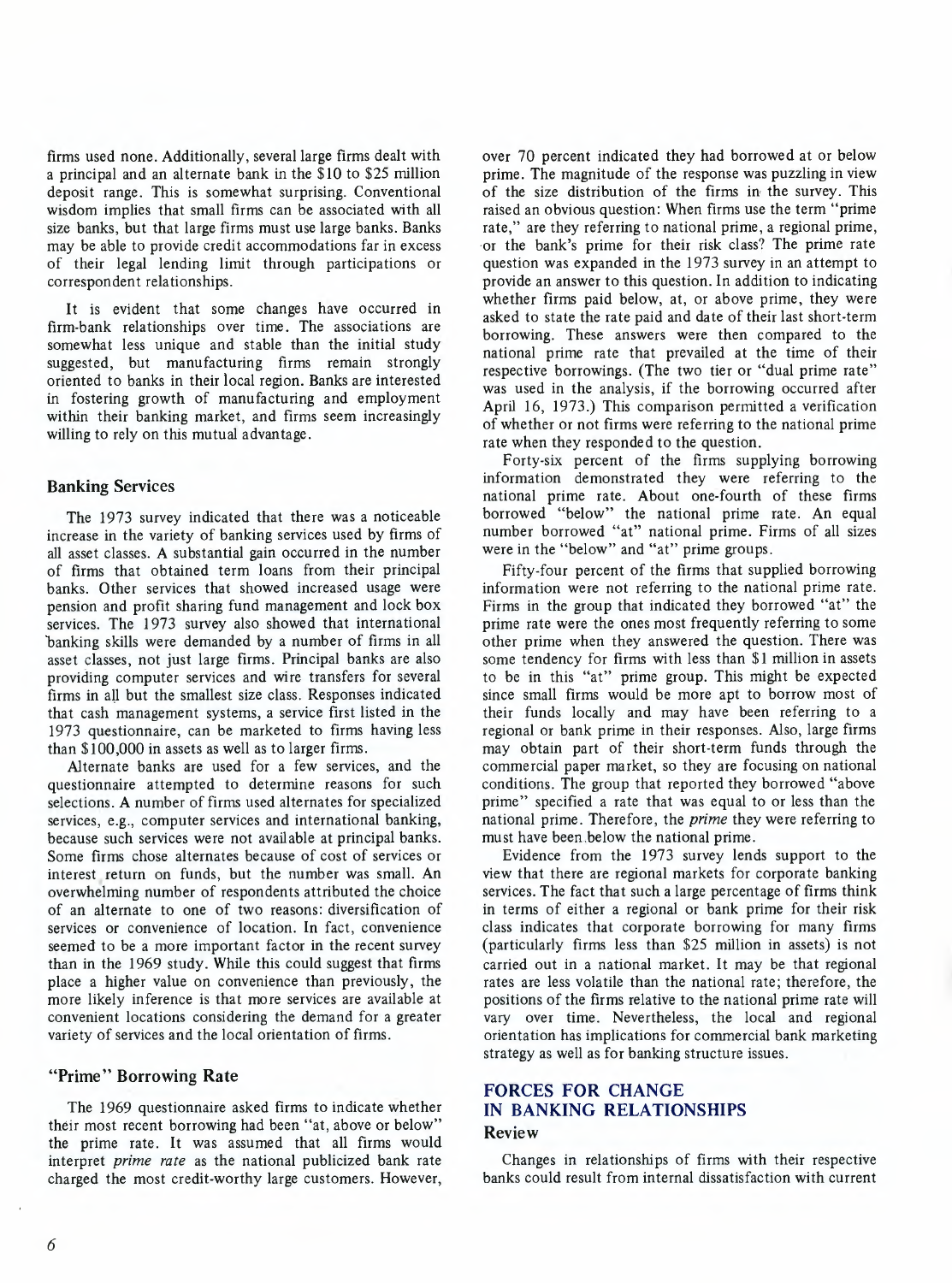arrangements-price, convenience and service-or from external solicitation by other banks. The survey results indicated that firms were generally satisfied with current banking relationships. Less than one-half the firms reported they regularly reviewed banking connections. Several firms indicated they would only review associations when present arrangements became unsatisfactory. A greater percentage of large firms than small firms make a regular examination of their banking connections according to both the 1969 and 1973 results. Large firms generally use a greater number of banking services and, therefore, would have more incentive to undertake a regular examination.

#### Solicitation

Bankers have not been overly aggressive in soliciting new corporate business, which could partially account for lack of change in firm-bank relationships. Only 28 percent of respondents in 1969 and 33 percent in 1973 reported solicitations by banks other than their principal or alternates. The corporate banking service most frequently solicited in both surveys was "checking accounts." Short-term loans and term loans were the next two services offered most often.

The concept of regional markets for corporate banking services is again supported by evidence regarding the location of soliciting banks. Eighty percent of the solicited firms in the 1973 survey were contacted by at least one bank that was located in the same county as the firm. The vast majority of all banks that had solicited the firms in the survey were from Ohio. Only slightly more than ten percent of solicited firms in both 1969 and 1973 were contacted by banks headquartered outside of the State. (This represents less than four percent of all firms surveyed.) The two most frequently mentioned out-of-state locations were New York and California.

# SELECTION OF PRINCIPAL BANKS: REASONS AND LOCATION

#### Reasons

Nearly one-third of the firms in both surveys ranked a "bank's ability to accommodate borrowings" as the most important reason for selecting a principal bank. The next three reasons, ranked in order, are "convenience of bank's location," "skilled management," and "size of bank." The reason cited most frequently by firms in both surveys was "the convenience of bank's location."

The fact that "ability to accommodate borrowing" was most often ranked first in both surveys indicates that manufacturing firms are very concerned about a bank's ability to serve their credit needs. This concern was expressed by all firms in all asset classes; there was no greater tendency for either large or small firms to rank this reason number one. In addition, it is apparent that a sizable

number of all manufacturing firms felt that a principal bank should be located within a firm's immediate area. These results indicate respondents have a preference for local and regional markets for corporate services, with the choice of a particular bank based primarily on assurance of credit availability.

### Location

Approxima tely two-thirds of the firms in both surveys indicated they would choose a bank located in the same city as the firm if they were to change principal banks. Firms that indicated that they would move to a national or regional financial center outside of Ohio were large firms. However, only ten percent of the firms surveyed in 1969 and four percent of those contacted in 1973 indicated they would make such a change. Generally, if firms were to change banks, they would stay in the city or county in which the firm is located.

### **CONCLUSION**

The overall results of the study demonstrate that manufacturing firms in Ohio maintain an association with their principal bank or banks over a long period of time. Firms appear to be primarily concerned with a bank's ability to meet their credit requirements, which largely explains the apparent stability. The survey also shows that firms are strongly oriented to local or regional markets for banking services. Furthermore, many manufacturers do not associate their borrowing rate with the national prime rate.

The two major results, stability and local orientation, seem to confirm the impression that Ohio firms are primarily concerned with insuring credit availability through long-term and local relationships. Most large firms also use banks in their local or regional Ohio markets, although in some instances they use out-of-state banks as well. This local orientation may be the traditional pattern of "doing business," but it could change with the increasing use of electronic fund transfer systems. However, it is not certain that this technological development will totally alter local relationships if firms' short-term borrowing needs continue to be met by Ohio banks.

The results of this study may have been influenced by the time period in which it was conducted. The surveys were taken during two years of relatively restrictive credit market conditions, and firms may have been influenced by this experience.

The results of the study have implications for the Federal Reserve System's regulatory responsibilities. The study raises a number of questions about competitive conditions in banking markets. In addition, it demonstrates the importance of local or regional markets to most business customers of banks as well as to individual customers. This relationship between manufacturing firms and local banks is important in the analysis of competitive effects of bank mergers and holding company acquisitions.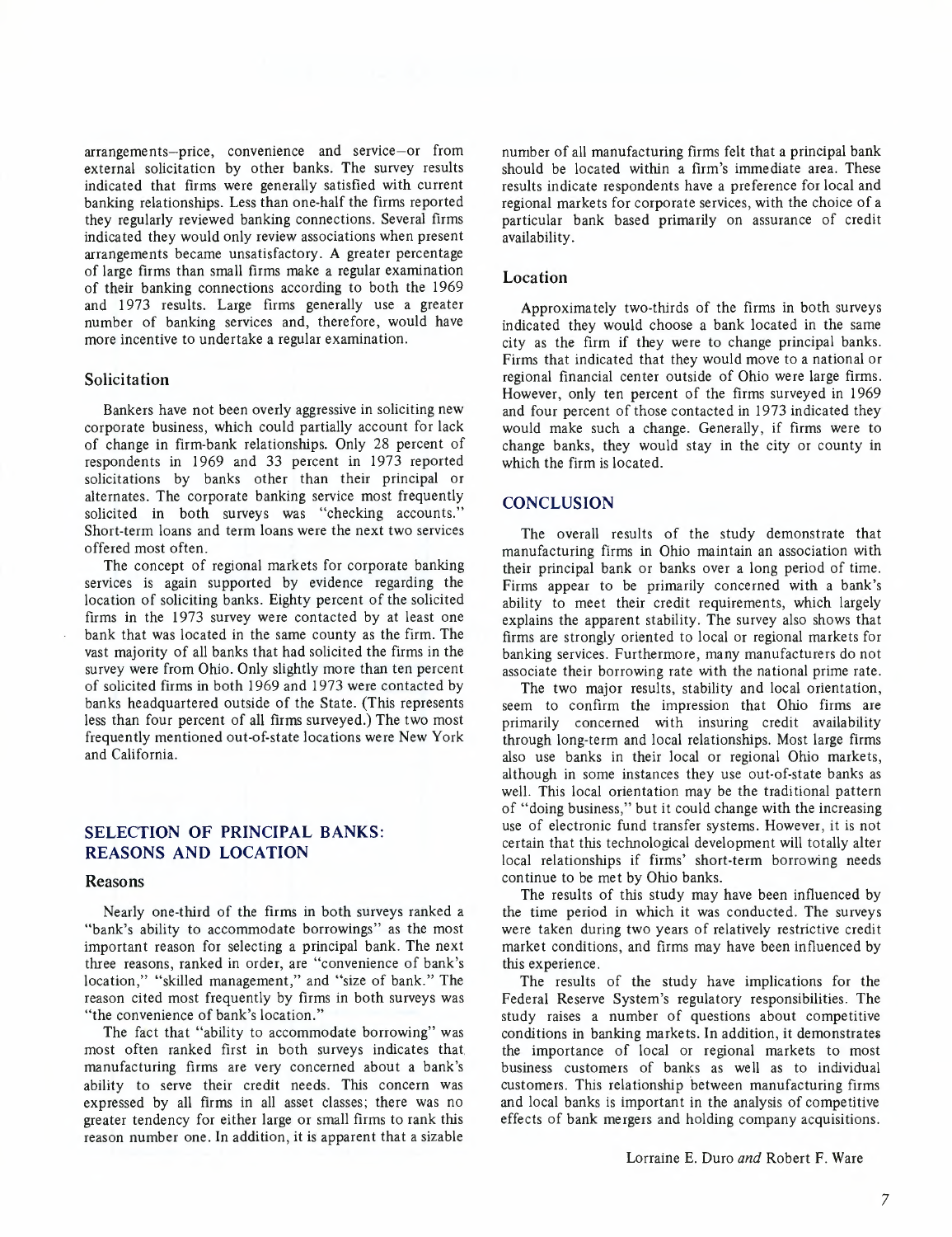# **COMPARATIVE STATEMENT OF CONDITION**

# **ASSETS**

| Gold Certificate Reserves                                                                               |
|---------------------------------------------------------------------------------------------------------|
| Special Drawing Rights Certificates<br>Federal Reserve Notes of Other Banks                             |
| Loans to Member Banks<br>Federal Agency Obligations $-$ Bought Outright<br>U. S. Government Securities: |
|                                                                                                         |
| Total U.S. Government Securities                                                                        |
| Total Loans and Securities                                                                              |
| Cash Items in Process of Collection                                                                     |
| Total Assets                                                                                            |

| Dec. 31, 1973                                 | Dec. 31, 1972                                 |
|-----------------------------------------------|-----------------------------------------------|
| \$826,468,966                                 | \$<br>884,658,767                             |
| 33,000,000<br>89,057,025<br>32,268,113        | 33,000,000<br>76,473,234<br>39,446,403        |
| 95,300,000<br>148,558,000                     | 193,500,000<br>98,156,000                     |
| 2,829,082,000<br>2,945,259,000<br>241,443,000 | 2,220,402,000<br>2,745,605,000<br>259,158,000 |
| 6,015,784,000                                 | 5,225,165,000                                 |
| 6,259,642,000                                 | 5,516,821,000                                 |
| 445,093,515<br>26,764,959<br>66,879,899       | 596,580,121<br>27,181,035<br>87,526,594       |
| \$7,779,174,477                               | \$7,261,687,154                               |

# **LIABILITIES**

| Federal Reserve Notes             | \$5,243,462,679 | \$4,751,683,430 |
|-----------------------------------|-----------------|-----------------|
| Deposits:                         |                 |                 |
| Member Bank - Reserve Accounts    | 1,701,443,720   | 1,552,285,985   |
| U. S. Treasurer - General Account | 150,623,736     | 143,680,513     |
|                                   | 23,660,000      | 26,390,000      |
| Other Deposits                    | 31,522,570      | 20,487,802      |
| Total Deposits                    | 1,907,250,026   | 1,742,844,300   |
| Deferred Availability Cash Items  | 407, 347, 172   | 582,343,838     |
|                                   | 72,458,500      | 41,226,086      |
| Total Liabilities                 | \$7,630,518,377 | \$7,118,097,654 |

# **CAPITAL ACCOUNTS**

| Total Liabilities and Capital Accounts        |
|-----------------------------------------------|
| Contingent Liability on Acceptances Purchased |

| 74,328,050<br>74,328,050 | 71,794,750<br>71,794,750 |
|--------------------------|--------------------------|
| \$7,779,174,477          | \$7,261,687,154          |
| 52,880,100               | 16,289,000               |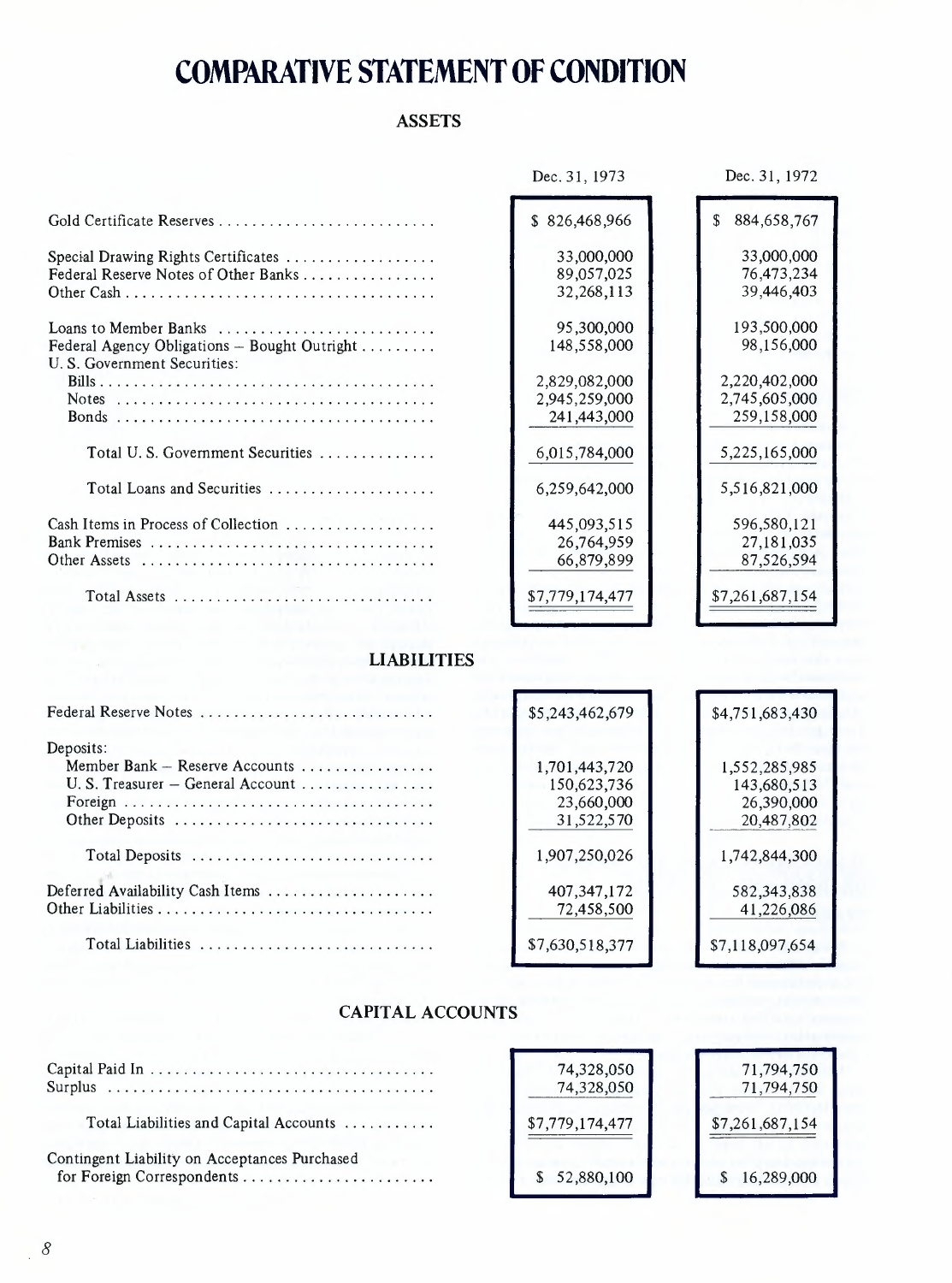# **COMPARISON OF EARNINGS AND EXPENSES**

|                                                                                                                                       | 1973                                       | 1972                                        |
|---------------------------------------------------------------------------------------------------------------------------------------|--------------------------------------------|---------------------------------------------|
|                                                                                                                                       | \$370,183,112<br>34,856,286                | \$290,750,352<br>28,094,398                 |
|                                                                                                                                       | 335,326,826                                | 262,655,954                                 |
| Additions to Current Net Earnings:                                                                                                    |                                            |                                             |
| Profit on Sales of U.S. Government Securities (Net)<br>All Other                                                                      | (2,625,734)<br>899,838                     | 229,761<br>97,522                           |
|                                                                                                                                       | (1,725,896)                                | 327,283                                     |
| Deductions from Current Net Earnings:                                                                                                 |                                            |                                             |
| Loss on Foreign Exchange Transactions (Net)                                                                                           | 4,314,904<br>4,904                         | 4,716,952<br>2,917                          |
| Total Deductions                                                                                                                      | 4,319,808                                  | 4,719,869                                   |
| NET DEDUCTIONS $\ldots \ldots \ldots \ldots \ldots \ldots \ldots$<br>NET ADDITIONS $\ldots \ldots \ldots \ldots \ldots \ldots \ldots$ | 6,045,704<br>$-0-$                         | 4,392,586<br>$-0-$                          |
| Net Earnings before Payments to U.S. Treasury                                                                                         | \$329,281,122                              | \$258,263,368                               |
| Payments to U.S. Treasury (Interest on F.R. Notes)                                                                                    | 4,400,130<br>S<br>322,347,692<br>2,533,300 | 4,205,725<br>\$<br>250,144,793<br>3,912,850 |
|                                                                                                                                       | \$329,281,122                              | \$258,263,368                               |

| DISPOSITION OF GROSS EARNINGS |       |       |
|-------------------------------|-------|-------|
|                               | 1973  | 1972  |
| TO U. S. TREASURY             | 88.5% | 87.3% |
| <b>DIVIDENDS</b>              | 1.2   | 1.5   |
| OPERATING EXPENSES            | 9.6   | 9.8   |
| <b>SURPLUS</b>                | 0.7   | 1.4   |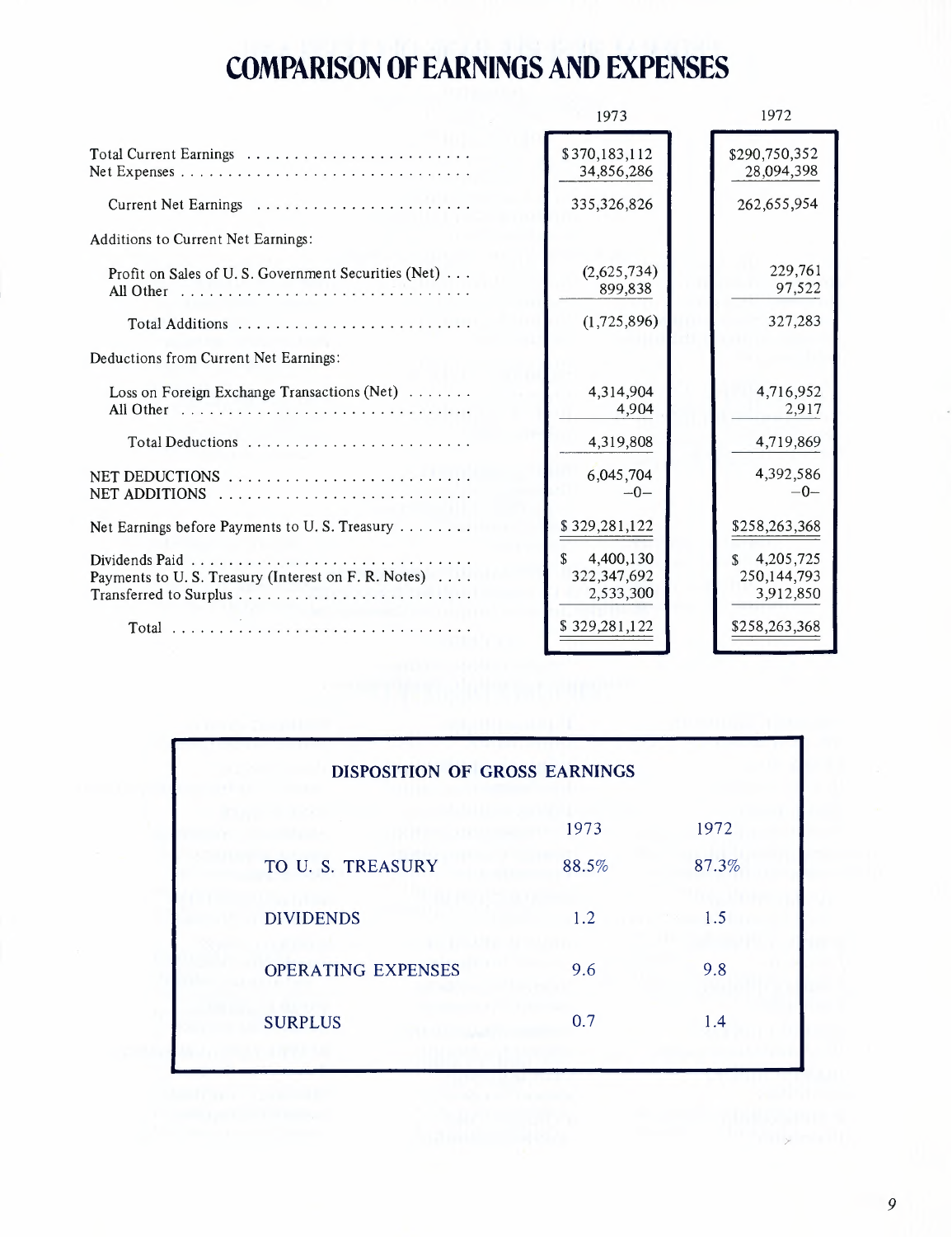# **FEDERAL RESERVE BANK OF CLEVELAND**

### DIRECTORS

### *Chairman*

HORACE A. SHEPARD *Chairman of the Board and Chief Executive Officer TRW Inc., Cleveland, Ohio*

*Deputy Chairman*

ROBERT E. KIRBY, *President Westinghouse Electric Corporation, Industry and Defense Company, Pittsburgh, Pa.*

# EDWARD W. BARKER

*Chairman of the Board and Chief Executive Officer First National Bank of Middletown Middletown, Ohio*

#### A. BRUCE BOWDEN

*Former Vice Chairman of the Board Mellon Bank, N. A. Pittsburgh, Pennsylvania*

# DAVID L. BRUMBACK, JR.

*President Van Wert National Bank Van Wert, Ohio*

### CHARLES Y. LAZARUS

*Chairman The F* & *R. Lazarus Co. Columbus, Ohio*

## RENE C. McPHERSON *Chairman of the Board and Chief Execu five. Officer Dana Corporation Toledo, Ohio*

DONALD E. NOBLE *Chairman of the Board*

*and Chief Executive Officer Rubbermaid Incorporated Wooster, Ohio*

OTIS A. SINGLETARY *President University of Kentucky Lexington, Kentucky*

MEMBER, FEDERAL ADVISORY COUNCIL CLAIR E. FULTZ, *Chairman and Chief Executive Officer Huntington Bancshares Incorporated, Columbus, Ohio*

# **OFFICERS**

WILLIS J. WINN, *President* WALTER H. MacDONALD, *First Vice President*

#### WILLIAM H. HENDRICKS *Senior Vice President*

FREDO. KIEL *Senior Vice President*

JOHN E. BIRKY *Vice President*

GEORGE E. BOOTH, Jr. *Vice President and Cashier*

PAUL BREIDENBACH *Vice President and General Counsel*

ROBERT D. DUGGAN *Vice President*

R. JOSEPH GINNANE *Vice President*

WILLIAM J. HOCTER *Vice President and Economist*

HARRY W. HUNING *Vice Presiden t*

R. THOMAS KING *Vice Presiden t*

### ELFER B. MILLER *General Auditor*

THOMAS E. ORMISTON, JR. *Vice President*

LESTER M. SELBY *Vice President and Secretary*

ROBERT E. SHOWALTER *Vice President*

DONALD G. VINCEL *Vice President*

OSCAR H. BEACH, JR. *Assistant Vice President*

MARGRET A. BEEKEL *Assistant Vice President*

THOMAS J. CALLAHAN *Assistant Vice President*

GEORGE E. COE *Assistant Vice President*

PATRICK V. COST *Assistant Vice President*

ROBERT G. COURY *Assistant General Counsel*

JOHN J. ERCEG *Assistant Vice President and Economist*

ANNE J. ERSTE *Assistant Vice President*

FRANK B. KEHRES *Chief Examiner*

BURTON G. SHUT ACK *Assistant Vice President*

HAROLD J. SWART *Assistant Vice President and Assistant Secretary*

DAVID A. TRUBICA *Assistant Vice President*

ROBERT VAN VALKENBURG *Assistant Vice President*

VIRGINIA L. WHITMER *Assistant Vice President*